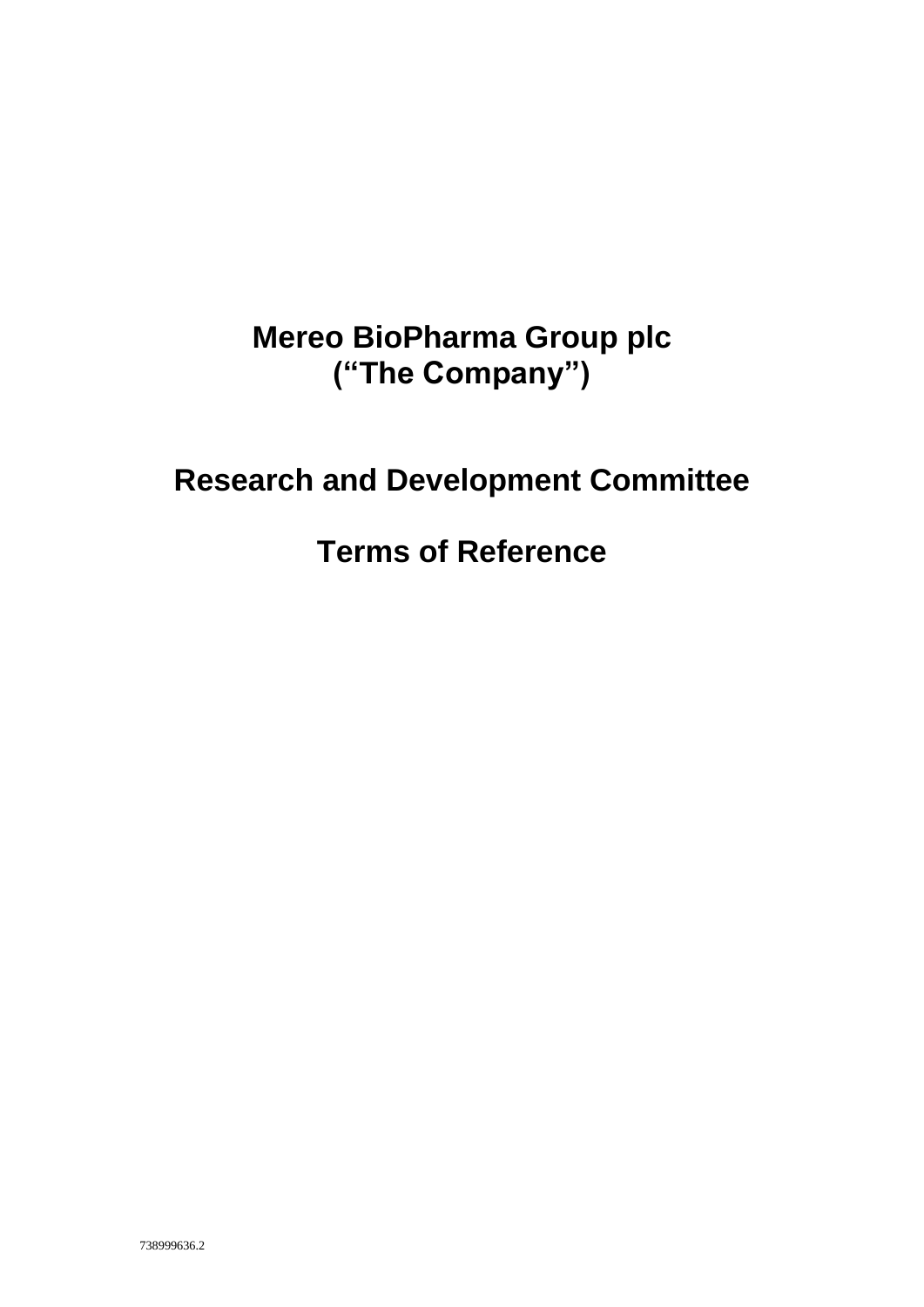## **Mereo BioPharma Group plc ("The Company")**

## **RESEARCH AND DEVELOPMENT COMMITTEE TERMS OF REFERENCE**

Reference to "the Board" shall mean the board of directors.

Reference to "the Committee" shall mean the Research and Development Committee.

The Committee was established by the Board on 19 October 2015.

These terms of reference were amended on 3 December 2020 (effective 18 December 2020) and 29 March 2021.

\_\_\_\_\_\_\_\_\_\_\_\_\_\_\_\_\_\_\_\_\_\_\_\_\_\_\_\_\_\_\_\_\_\_\_\_\_\_\_\_\_\_\_\_\_\_\_\_\_\_\_\_\_\_\_\_\_\_\_\_\_\_

#### 1. **Membership**

- 1.1 The Committee shall be made up of at least three and no more than four members of whom all are independent non-executive directors. Members of the Committee shall be appointed by the **Board**
- 1.2 Only members of the Committee have the right to attend Committee meetings. However, other individuals such as the chief executive, other executives , and external advisers may be invited to attend for all or part of any meeting as and when appropriate.
- 1.3 Appointments to the Committee shall be for a period of up to three years which may be extended for further periods of up to three years provided the director still meets the criteria for membership of the Committee.
- 1.4 The Board shall appoint the Committee chairman who should be an independent non-executive director. In the absence of the Committee chairman and/or an appointed deputy, the remaining members present shall elect one of themselves to chair the meeting who would qualify under these terms of reference to be appointed to that position by the Board.
- 1.5 The members of the Committee shall be set out in the annual report of the Company.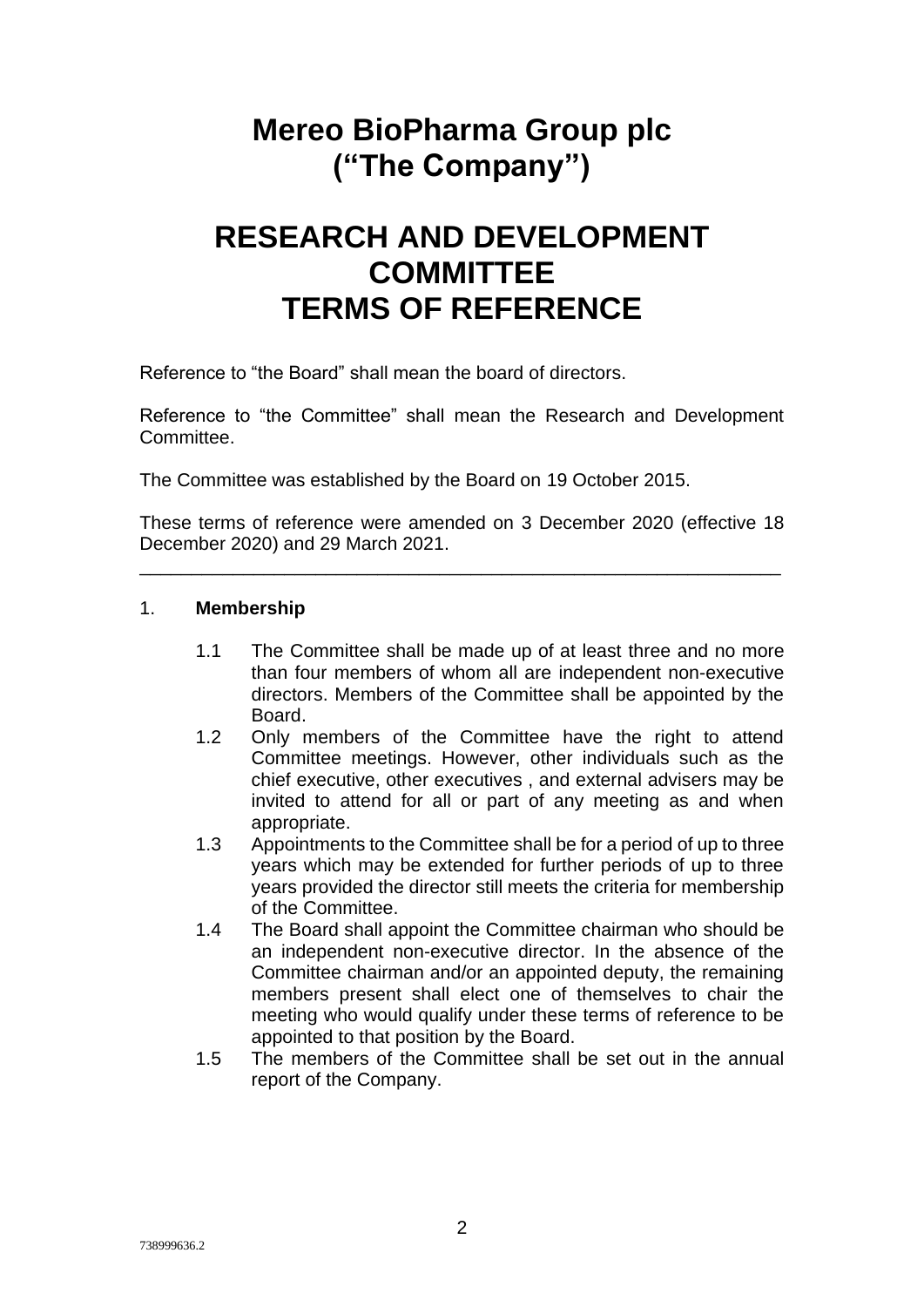### 2. **Secretary**

The company secretary or their nominee shall act as the secretary of the Committee and will ensure that the Committee receives information and papers in a timely manner to enable full and proper consideration to be given to the issues.

#### 3. **Quorum**

The quorum necessary for the transaction of business shall be two members. A duly convened meeting of the Committee at which a quorum is present shall be competent to exercise all or any of the authorities, powers and discretions vested in or exercisable by the Committee.

#### 4. **Meetings**

The Committee shall meet at least twice a year and at such other times as the Chairman of the Committee shall require.

#### 5. **Notice of Meetings**

- 5.1 Meetings of the Committee shall be summoned by the secretary of the Committee at the request of the Committee chairman following consultation with the chief executive.
- 5.2 Unless otherwise agreed, notice of each meeting confirming the venue, time and date together with an agenda of items to be discussed, shall be forwarded to each member of the Committee, any other person required to attend and all other non-executive directors no later than three working days before the date of the meeting. Supporting papers shall be sent to Committee members and to other attendees, as appropriate, so as to allow a reasonable period of time (at the discretion of the Committee chairman) for the attendees to review the papers in advance.

#### 6. **Minutes of Meetings**

- 6.1 The secretary shall minute the proceedings and resolutions of all Committee meetings, including recording the names of those present and in attendance.
- 6.2 Draft minutes of Committee meetings shall be circulated promptly within fourteen days of the meeting to all members of the Committee, and, once agreed, to all members of the board, unless in the opinion of the Committee chairman a conflict of interest exists or it would be inappropriate to do so.

#### **7. Annual Meeting**

The Committee chairman should attend the annual general meeting to answer any shareholder questions on the Committee's activities.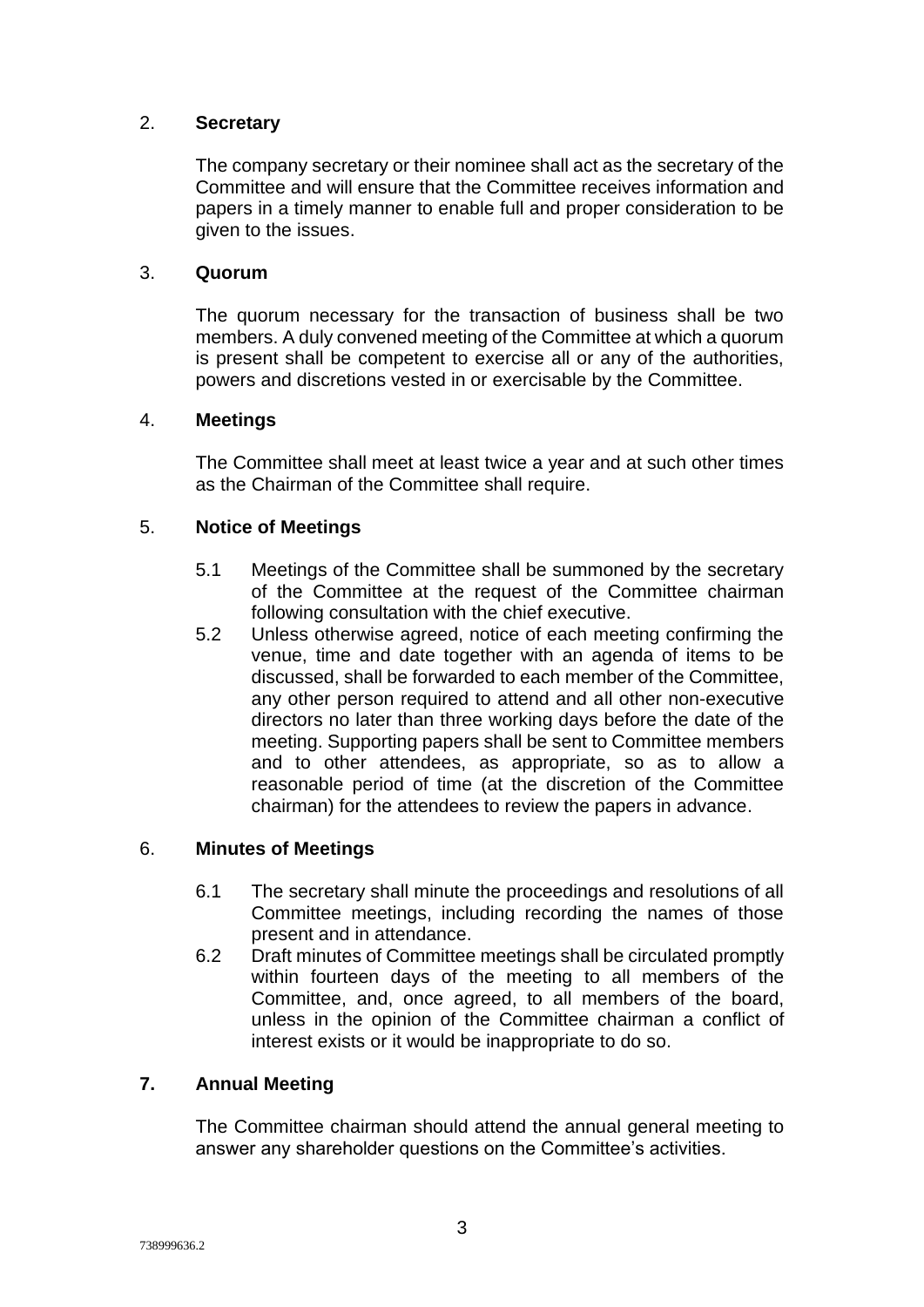### 8. **Duties**

The Committee shall carry out the duties detailed below for the parent company, major subsidiary undertakings and the group as a whole, as appropriate (and references to the Company shall be interpreted accordingly):

- 8.1 provide oversight of the Research and Development activities of the Company and the development product portfolio;
- 8.2 provide assurance to the Board on the quality, competitiveness and integrity of the Company's Research and Development;
- 8.3 keep up to date and fully informed about strategic issues and commercial changes affecting the Research and Development activities of the Company and the market in which it operates;
- 8.4 provide oversight of the strategic development plans for products in the portfolio including regulatory changes and input that may impact on the company's development plans; and
- 8.5 provide oversight of the acquisition of new products into the Company.

### 9. **Reporting Responsibilities**

- 9.1 The Committee chairman shall report to the Board on its proceedings after each meeting on all matters within its duties and responsibilities.
- 9.2 The Committee shall make whatever recommendations to the Board it deems appropriate on any area within its remit where action or improvement is needed.

#### 10. **Other**

The Committee shall:-

- 10.1 have access to sufficient resources in order to carry out its duties, including access to the company secretariat for assistance as required;
- 10.2 be provided with appropriate and timely training, both in the form of an induction programme for new members and on an on-going basis for all members;
- 10.3 give due consideration to applicable laws and regulations; and
- 10.4 at least once a year, review its own performance, constitution and terms of reference to ensure it is operating at maximum effectiveness and recommend any changes it considers necessary to the Board for approval.